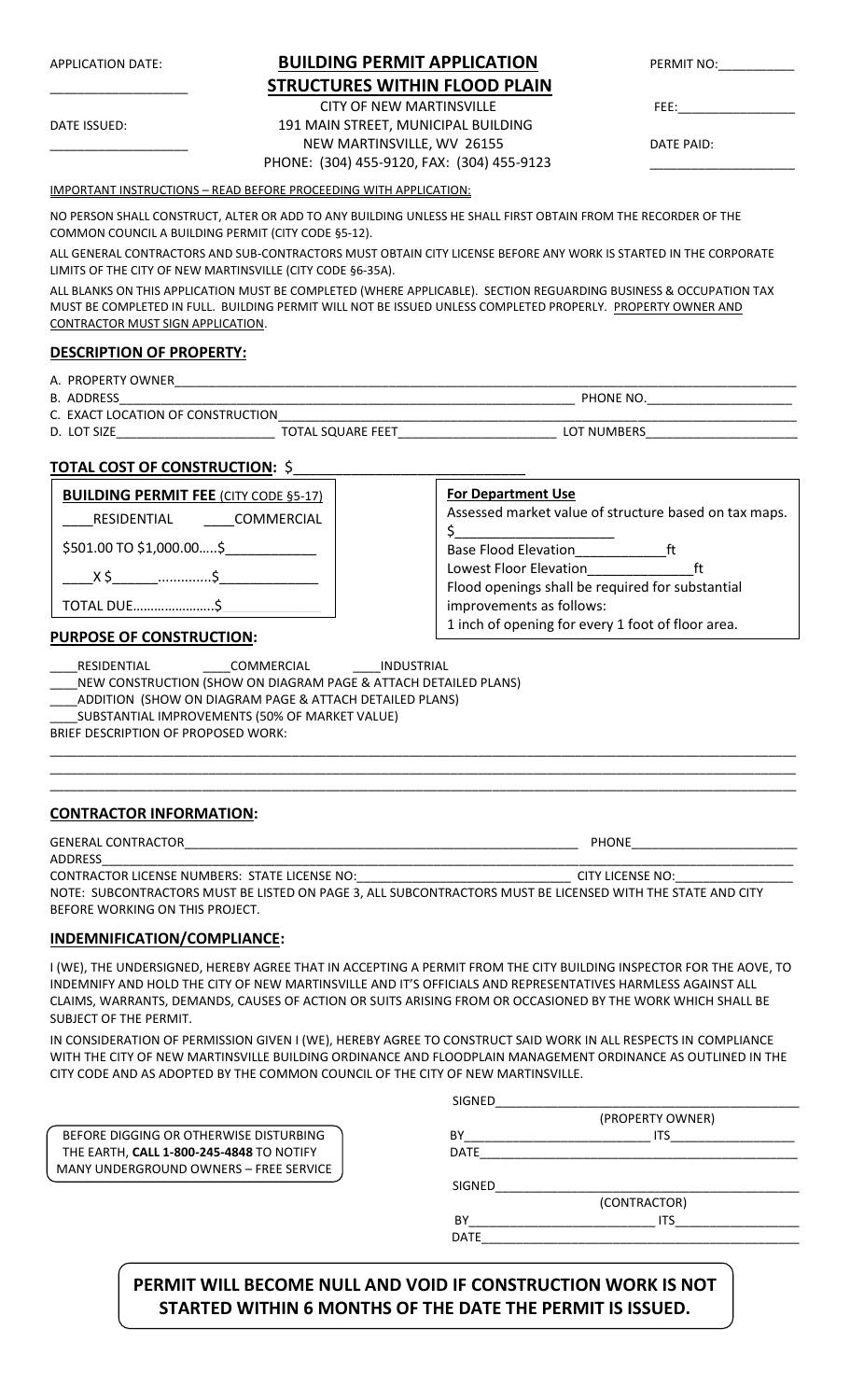## **CITY OF NEW MARTINSVILLE BUILDING PERMIT APPLICATION – PAGE 2**

**THE FOLLOWING ARE REQUIREMENTS THAT NEED TO BE MET BEFORE A BUILDING PERMIT CAN BE ISSUED FOR CONSTRUCTION LOCATED IN THE FLOOD PLAIN. THESE REQUIREMENTS ARE GOVERNED BY THE CITY OF NEW MARTINSVILLE'S FLOOD PLAIN ORDINANCE WHICH SATISFIES REQUIREMENTS PLACED ON THE CITY BY THE FEDERAL EMERGENCY MANAGEMENT AGENCY. BY SIGNING THIS APPLICATION THE PROPERTY OWNER AND CONTRACTOR DO AGREE TO CONSTRUCT SAID WORK IN COMPLIANCE WITH THE CITY'S FLOOD PLAIN ORDINANCE AS ADOPTED BY THE COMMON COUNCIL OF THE CITY OF NEW MARTINSVILLE.**

Building Permits are required in order to determine whether all new construction or substantial improvements are:

- (1) designed (or modified) and adequately anchored to prevent flotation, collapse, or lateral movement of the structure resulting from hydrodynamic and hydrostatic loads, including the effects of buoyancy.
- (2) constructed with materials and utility equipment resistant to flood damage.
- (3) constructed by methods and practices that minimize flood damage.
- (4) constructed with electrical, heating, ventilation, plumbing and air conditioning equipment and other service facilities that are designed and/or located so as to prevent water from entering or accumulating within the components during conditions of flooding.

Depending on the type of structure involved, the following information shall also be included with the application for development within the Flood Plain Area.

- A. For structures to be elevated to the Base Flood Elevation:
	- (1) a plan showing the size of the proposed structure and its relation to the lot where it is to be constructed.
	- (2) a determination of elevations of the existing ground, proposed finished ground and lowest floor, certified by a Registered professional Engineer, Surveyor or Architect.
	- (3) plans showing the method of elevating the proposed structure, includes details of proposed fills, pile structures, retaining walls, foundations, erosion protection measures, etc. When required by the Permit Officer, these plans shall be prepared by a Registered Professional Engineer or Architect.
	- (4) plans showing the methods used to protect utilities (including sewer, water, telephone, electric, gas, etc.) from flooding to the Base Flood Elevation at the building site.
- B. For structures to be flood proofed to the Base Flood Elevation (nonresidential structures only):
	- (1) plans showing details of all flood proofing measures, prepared by a Registered Professional Engineer or Architect, and showing the size of the proposed structure and its relation to the lot where it is to be constructed.
	- (2) a determination of elevations of existing ground, proposed finished ground, lowest floor, and flood proofing limits; certified by a Registered Professional Engineer, Surveyor, or Architect.
	- (3) a certificate prepared by the Registered Professional Engineer or Architect who prepared the plans in (1) above, that the structure in question, together with attendant utility and sanitary facilities is designed so that:
		- a. below the Base Flood Elevation the structure is watertight with walls substantially impermeable to the passage of water.
		- b. the structure will withstand the hydrostatic, hydrodynamic, buoyant, impact, and other forces resulting from the flood depths, velocities, pressures, and other factors associated with the Base Flood.

The owner or developer of any proposed subdivision, manufactured home park or subdivision or other development shall submit a site plan to the Permit Officer which includes the following information:

- (1) Name of engineer, surveyor or other qualified person responsible for providing the information required in this section.
- (2) A map showing the location of the proposed subdivision and/or development with respect to the municipality's flood plain areas, proposed lots and sites, fills, flood or erosion protective facilities and areas subject to special deed restriction. In addition, it is required that all subdivision proposals and other proposed new developments greater than 50 lots or five (5) acres, whichever is the lesser, shall include base flood evaluation data.
- (3) Where the subdivision and/or development lies partially or completely in the flood plain areas, the plan map shall include detailed information giving the location and elevation of proposed roads, public utilities and building sites. All such maps shall also show contours at intervals of two (2) or five (5) feet depending upon the slope of the land and identify accurately the boundaries of the flood plain area.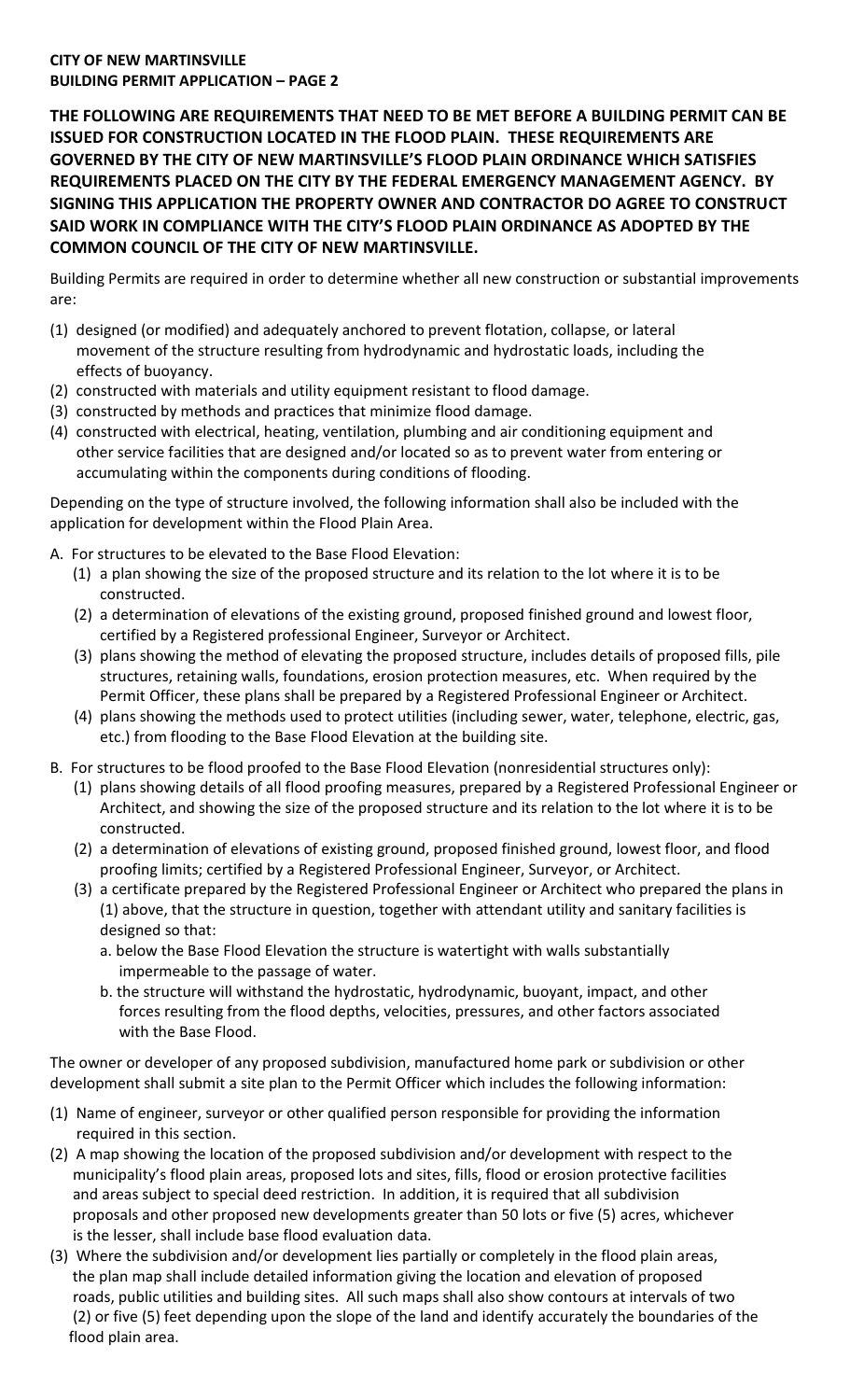## **CITY OF NEW MARTINSVILLE BUILDING PERMIT APPLICATION – PAGE 3**



#### USE SPACE BELOW AS OUTLINE OF LOT (SHOW ANY EXISTING STRUCTURES). SKETCH IN PROPOSED CONSTRUCTION. SHOW STREET NAME(S) ON OUTSIDE OF BLOCK. ARCHITECTURAL DRAWING MUST BE ATTACHED ON ALL COMMERCIAL OR INDUSTRIAL BUILDING BUT WE REQUIRE THIS SKETCH SO THAT SET-BACKS, ETC. CAN BE READILY SEEN.

LOT(S) SIZE: SHOW ANY EASEMENTS OR  $X_{\text{max}} = \frac{1}{2}$  S.F. S.F. BUILDING: WIDTH\_ LENGTH\_\_\_\_\_\_\_\_\_\_\_\_\_ HEIGHT\_\_\_\_\_\_\_\_\_\_\_\_\_ SETBACKS FROM PROPERTY LINE: FRONT\_\_\_\_\_\_\_\_\_\_\_\_\_\_ REAR\_\_\_\_\_\_\_\_\_\_\_\_\_\_\_\_ LEFT SIDE\_\_\_\_\_\_\_\_\_\_\_\_ RIGHT SIDE\_\_\_\_\_\_\_\_\_\_\_ NOTE: CORNER LOTS SHALL HAVE A SIDE SETBACK OF THE SAME DIMENSION AS FRONT SETBACK. DOES BUILDING COMPLY WITH FIRE REGULATIONS? YES \_\_\_\_\_ NO\_\_\_ HOW CLOSE TO NEAREST FIRE HYDRANT? \_\_\_\_\_\_\_\_\_\_\_FT. ADDITIONAL INFORMATION: WATER AND SEWER LOCATIONS TO BE FURNISHED TO THE WATER & SEWER DEPARTMENT AT THE TIME OF ISTALLATION. APPLY FOR TAPS AND THE BILLING OFFICE IN THE MUNICIPAL BUILDING.

> ELECTRIC SERVICE: APPLY FOR SERVICE AT THE BILLING OFFICE IN THE MUNICIPAL BUILDING IS IN CITY DISTRIBUTION SYSTEM AREA.

\_\_\_\_\_\_\_\_\_\_\_\_\_\_\_\_\_\_\_\_\_\_\_\_\_\_\_\_\_\_\_\_\_\_\_\_\_\_\_\_\_\_\_\_\_\_\_\_\_\_\_\_\_\_\_\_\_\_\_\_\_\_\_\_\_\_\_\_\_\_\_\_\_\_\_\_\_\_\_\_\_\_\_\_\_\_\_\_\_\_\_\_\_\_\_\_\_\_\_\_\_\_\_\_\_\_\_\_ \_\_\_\_\_\_\_\_\_\_\_\_\_\_\_\_\_\_\_\_\_\_\_\_\_\_\_\_\_\_\_\_\_\_\_\_\_\_\_\_\_\_\_\_\_\_\_\_\_\_\_\_\_\_\_\_\_\_\_\_\_\_\_\_\_\_\_\_\_\_\_\_\_\_\_\_\_\_\_\_\_\_\_\_\_\_\_\_\_\_\_\_\_\_\_\_\_\_\_\_\_\_\_\_\_\_\_\_ \_\_\_\_\_\_\_\_\_\_\_\_\_\_\_\_\_\_\_\_\_\_\_\_\_\_\_\_\_\_\_\_\_\_\_\_\_\_\_\_\_\_\_\_\_\_\_\_\_\_\_\_\_\_\_\_\_\_\_\_\_\_\_\_\_\_\_\_\_\_\_\_\_\_\_\_\_\_\_\_\_\_\_\_\_\_\_\_\_\_\_\_\_\_\_\_\_\_\_\_\_\_\_\_\_\_\_\_

ADDITIONAL INFORMATION FROM APPLICANT: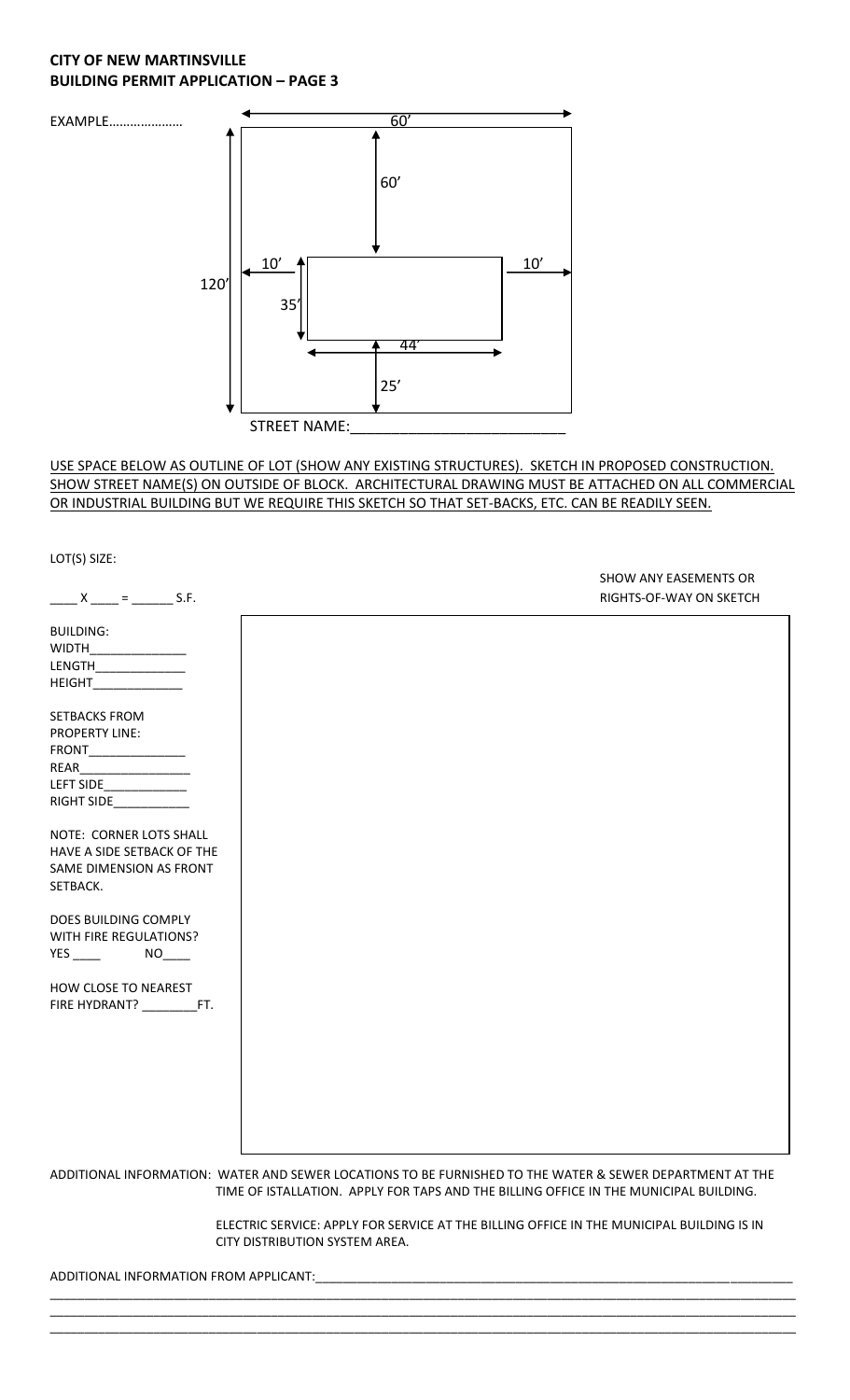## **CITY OF NEW MARTINSVILLE BUILDING PERMIT APPLICATION – PAGE 4**

#### BUSINESS & OCCUPATION TAX INFORMATION:

OWNER IS REQUIRED TO SEE THAT CITY BUSINESS & OCCUPATION TAX IS PAID IN FULL BEFORE FINAL PAYMENT IS MADE TO GENERAL CONTRACTOR AND/OR INDIVIDUAL CONTRACTOR NOT AFFILIATED WITH GENERAL CONTRACTOR. GENERAL CONSTRACTOR SHALL BE RESPONSIBLE FOR SEEING THAT HIS SUBCONTRACTORS PAY THE CITY BUSINESS & OCCUPATION TAX AND SHOULD WITHHOLD FROM FINAL PAYMENT UNTIL PAID. A TAX RELEASE MUST BE OBTAINED FROM CITY RECORDER.

#### CITY LICENSE:

ALL CONTRACTORS AND SUBCONTRACTORS MUST OBTAIN A CITY LICENSE BEFORE DOING ANY WORK IN THE CORPORATE LIMITS OF THE CITY OC NEW MARTINSVILLE. LICENSES CAN BE PURCHASED FROM CITY RECORDER…COST \$25.50/FISCAL YEAR.

#### THIS SECTION TO BE COMPLETED BY GENERAL CONTRACTOR:

| LIST OF SUB - CONTRACTORS ON THIS PROJECT: |                                                                                                                |  |
|--------------------------------------------|----------------------------------------------------------------------------------------------------------------|--|
|                                            |                                                                                                                |  |
|                                            |                                                                                                                |  |
|                                            | State License No. 1990. The Contract of City License No. 1990. The City License No. 2004. The City License No. |  |
|                                            |                                                                                                                |  |
|                                            |                                                                                                                |  |
|                                            |                                                                                                                |  |
|                                            |                                                                                                                |  |
|                                            |                                                                                                                |  |
|                                            |                                                                                                                |  |
|                                            |                                                                                                                |  |
|                                            |                                                                                                                |  |
|                                            |                                                                                                                |  |
|                                            |                                                                                                                |  |
|                                            |                                                                                                                |  |
|                                            |                                                                                                                |  |
|                                            |                                                                                                                |  |
|                                            |                                                                                                                |  |
|                                            |                                                                                                                |  |
|                                            |                                                                                                                |  |
|                                            |                                                                                                                |  |
|                                            |                                                                                                                |  |
|                                            |                                                                                                                |  |
|                                            |                                                                                                                |  |
|                                            |                                                                                                                |  |

#### **ALL SUB-CONTRACTORS MUST BE LISTED. IF MORE ROOM IS NEEDED PLEASE USE BACK OF THIS SHEET.**

Responsibility for City of New Martinsville Business & Occupation Tax payments is hereby acknowledged.

\_\_\_\_\_\_\_\_\_\_\_\_\_\_\_\_\_\_\_\_\_\_\_\_\_\_\_\_\_\_\_\_\_\_\_\_\_\_\_\_\_\_\_\_\_\_\_\_\_\_\_\_\_\_\_\_\_\_\_ (GENERAL CONTRACTOR)

BY\_\_\_\_\_\_\_\_\_\_\_\_\_\_\_\_\_\_\_\_\_\_\_\_\_\_\_\_\_\_ IT'S\_\_\_\_\_\_\_\_\_\_\_\_\_\_\_\_\_\_\_\_\_\_\_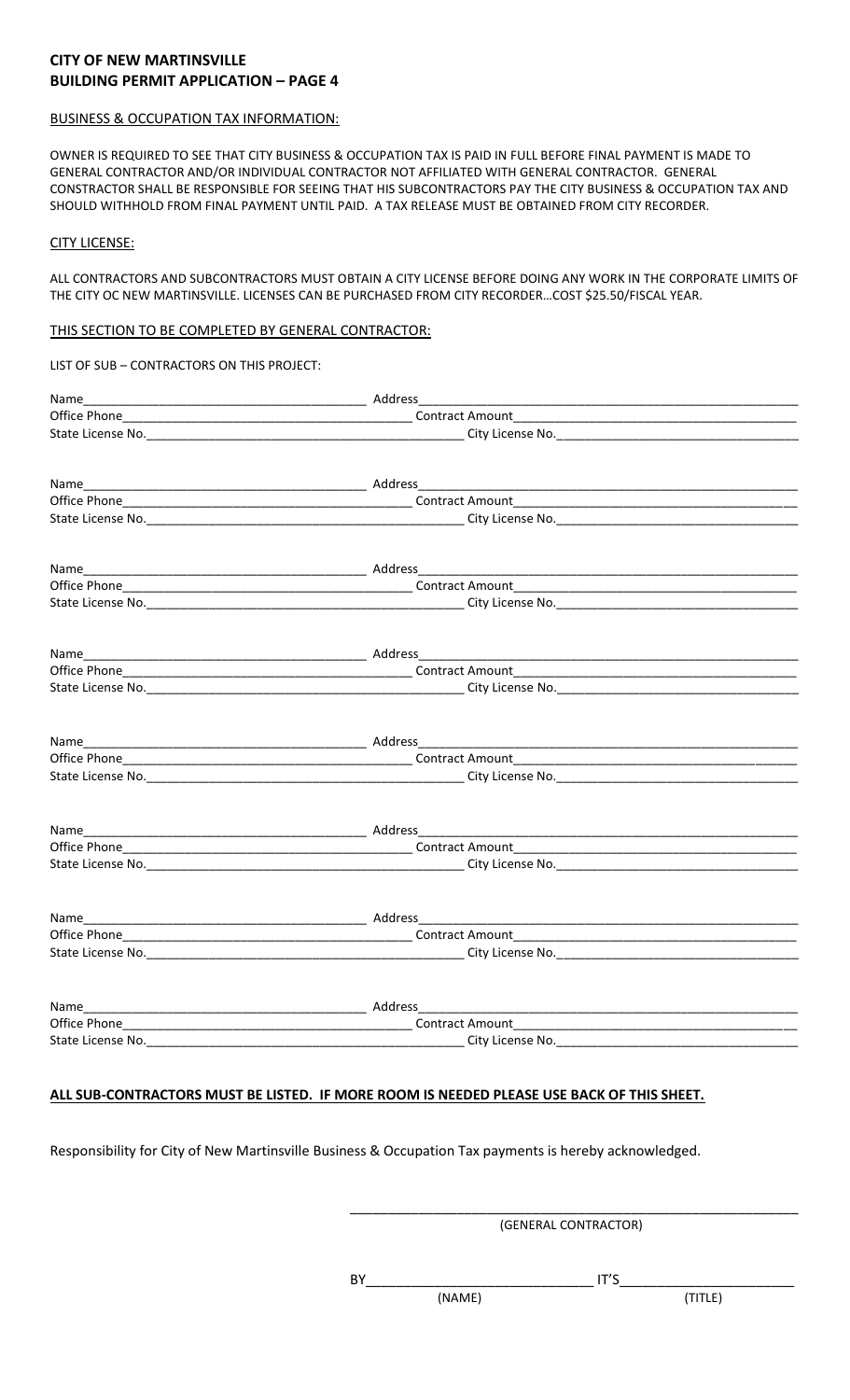## **CITY OF NEW MARTINSVILLE BUILDING PERMIT APPLICATION - PAGE 5**

(NEW CONSTRUCTION, GARAGES, POOLS, STORAGE BUILDING, ANY ADDITIONS TO BUILDING AND DEMOLITION)

## CITY DEPARTMENT HEAD APPROVAL (NEW CONSTRUCTION ONLY):

| (ELECTRIC DEPARTMENT MANAGER)  |                                                                                   |
|--------------------------------|-----------------------------------------------------------------------------------|
|                                |                                                                                   |
|                                |                                                                                   |
|                                |                                                                                   |
|                                |                                                                                   |
|                                |                                                                                   |
| (FIRE CHIEF)                   |                                                                                   |
|                                |                                                                                   |
|                                |                                                                                   |
|                                |                                                                                   |
|                                |                                                                                   |
|                                |                                                                                   |
| (STREET COMMISSIONER)          |                                                                                   |
|                                |                                                                                   |
|                                |                                                                                   |
|                                | <u>,这就是一个人的人,我们就是一个人的人,我们就是一个人的人,我们就是一个人的人,我们就是一个人的人,我们就是一个人的人,我们就是一个人的人,我们就是</u> |
|                                |                                                                                   |
|                                |                                                                                   |
| (WATER & SEWER SUPERINTENDENT) |                                                                                   |
|                                |                                                                                   |
|                                |                                                                                   |
|                                |                                                                                   |
|                                |                                                                                   |
|                                |                                                                                   |
| <b>FINAL APPROVAL:</b>         |                                                                                   |
|                                | DATF                                                                              |

(BUILDING AND SAFETY INSPECTOR)

NOTE:

# ALL PRECEDING PAGES MUST BE COMPLETED BEFORE BUILDING PERMIT IS ISSUED.

# **BUILDING PERMIT MUST BE POSTED BEFORE ANY WORK IS STARTED.**